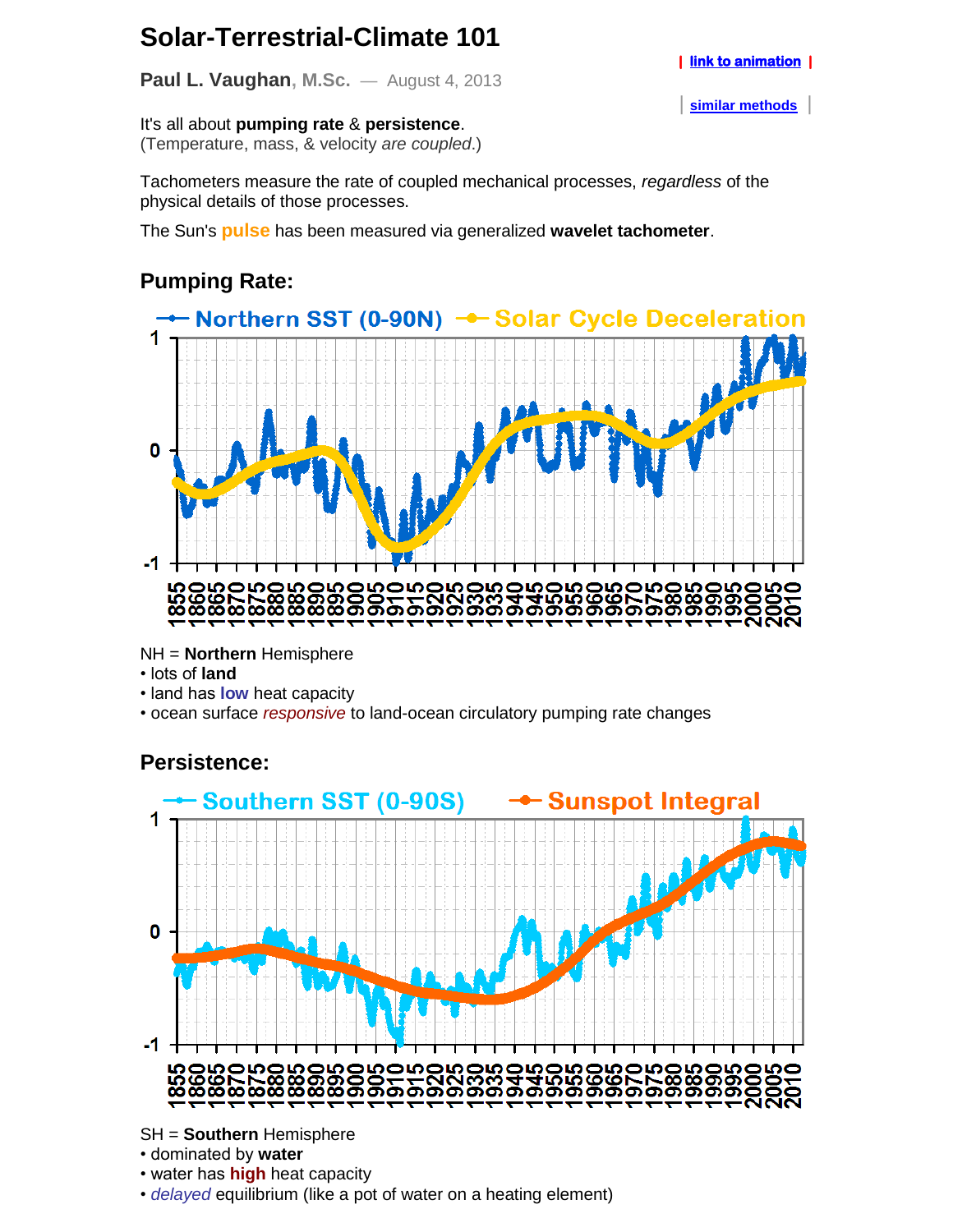Where land's abundant – *especially where midlatitude western ocean boundary landocean flow-driving gradients are steep* – water gets pumped off the integral track:



65% of global sea surface temperature (ERSSTv3b2) variation is governed by multidecadal solar *pulse* & *persistence*. 20%'s interannual. 15%'s linear rise. Due to the current *asymmetric* distribution of continents, Earth's solar pulse / persistence response balance point is the **thermal equator** (~10°N). This has been determined *empirically*.

Obsession with *global average* temperatures has kept *due* focus *away* from the *key* role of equator-pole temperature *gradients* in *large scale mass flow governance* (wind evaporation, circulatory meridionality, up & down welling, and mixing far more generally).

#### **Solar-Pulsed Decadal Terrestrial** *Circulation* **(NOT global average temperature***!***)**

Reproduced below (next 4 graphs) – *with additional variables added to provoke careful thinking (and dare hastily prejudiced rejection of this paper as a whole)* – is the primary result of a landmark paper:

Le Mouël, J.-L.; Blanter, E.; Shnirman, M.; & Courtillot, V. (2010). Solar forcing of the semi-annual variation of length-of-day. Geophysical Research Letters 37, L15307. doi:10.1029/2010GL043185.



Although it wasn't mentioned in the text, the result also appeared *graphically* in this seminal paper: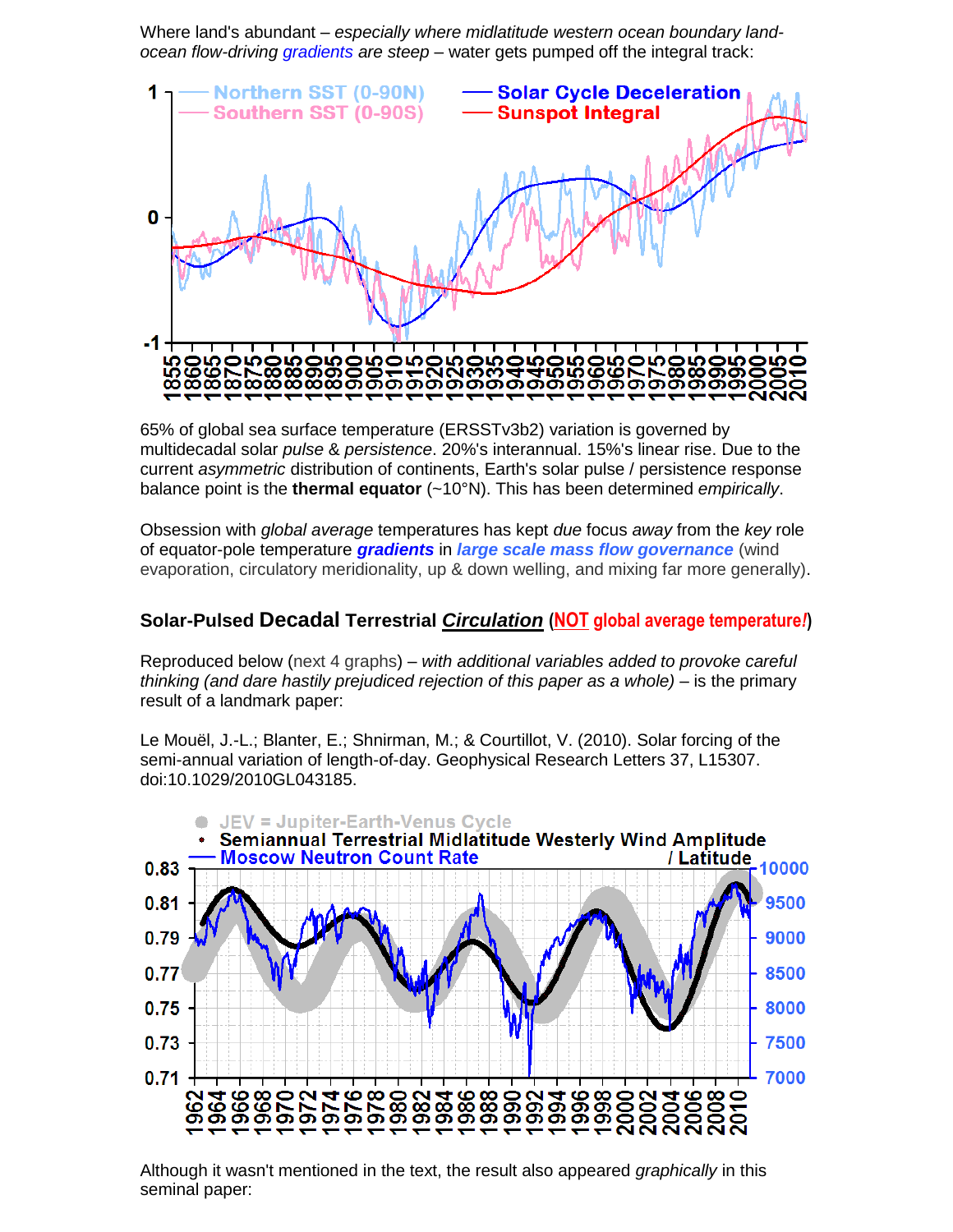Dickey, J.O.; & Keppenne, C.L. (1997). Interannual length-of-day variations and the ENSO phenomenon: insights via singular spectral analysis. <http://trs-new.jpl.nasa.gov/dspace/bitstream/2014/22759/1/97-1286.pdf>



The decadal circulation signal is coherent with the *rate of change* of total column ozone. A widespread misconception is that total column ozone tracks the solar cycle. It does not. The solar cycle drives *changes* in total column ozone, so the solar cycle is a *quarter-cycle ahead* of decadal total column ozone.

A tuned wavelet rake easily detects *cyclic volatility* of equally spaced tines. Powerful constraints from the laws of large numbers & conservation of angular momentum facilitate clear vision right through ENSO interference to a crystallized semi-annual terrestrial midlatitude westerly wind solar attractor. In cross-ENSO aggregate, semiannual midlatitude westerly winds oscillate with the solar cycle about a baseline coherent with the integral of global atmospheric angular momentum.



It should be plainly evident that one *cannot* sensibly generalize across the year.